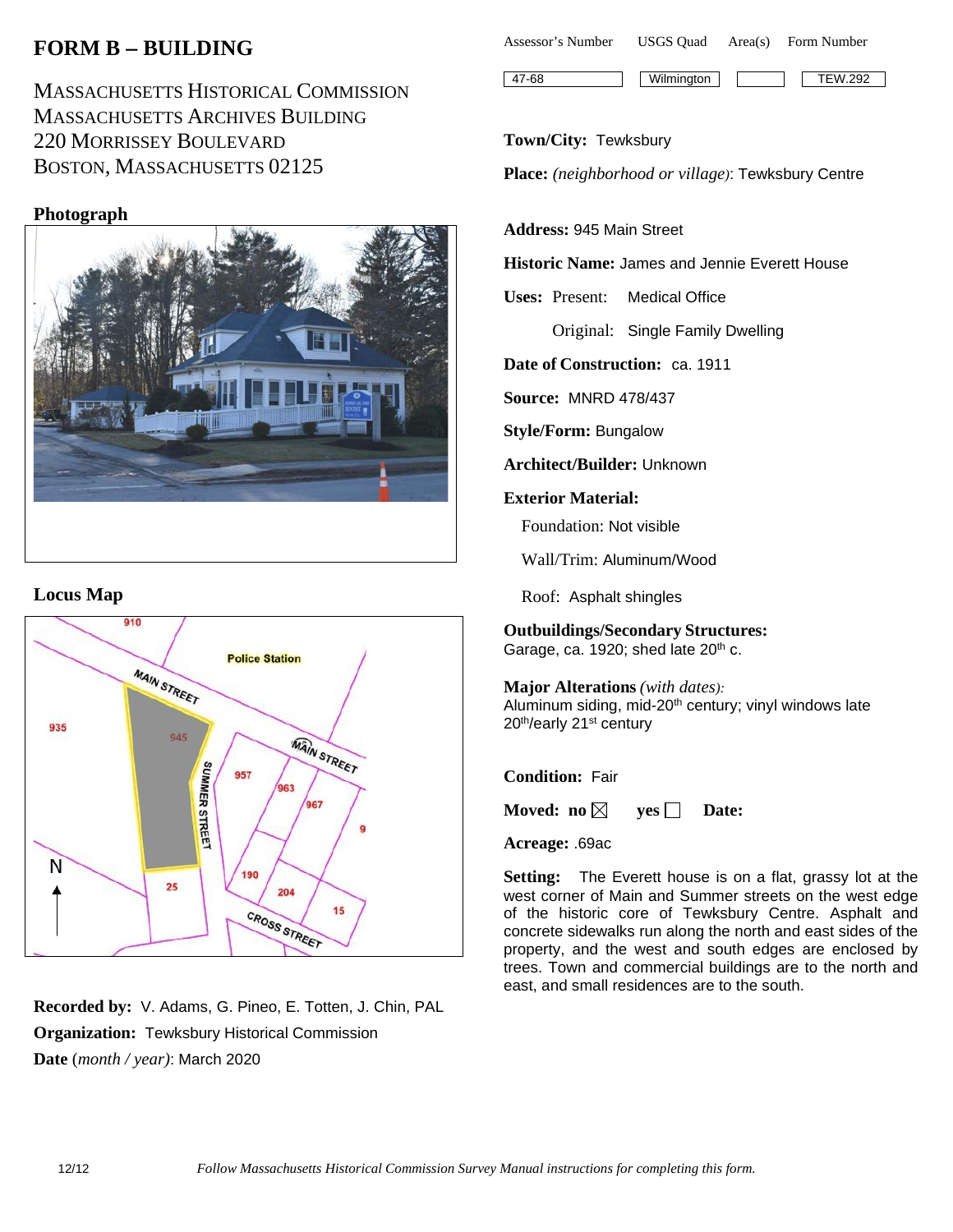## **INVENTORY FORM B CONTINUATION SHEET** TEWKSBURY 945 MAIN STREET

MASSACHUSETTS HISTORICAL COMMISSION Area(s) Form No. 220 MORRISSEY BOULEVARD, BOSTON, MASSACHUSETTS 02125

TEW.292

Recommended for listing in the National Register of Historic Places. *If checked, you must attach a completed National Register Criteria Statement form.*

### **ARCHITECTURAL DESCRIPTION:**

The James and Jennie Everett House (ca. 1911) is a north-facing, astylistic, one-story, three-bay-by-three-bay, wood-frame bungalow with a pyramidal hip roof; the foundation is not visible. The walls are clad with aluminum siding and the roof is covered with asphalt shingles. Hip-roof dormers are centered on the north, east, and west slopes of the roof; a brick chimney projects from the center of the south slope. The north (facade) elevation has an integral, full width enclosed porch. The entrance is centered in the façade and accessed by a wood ramp that runs from an asphalt-paved parking area southwest of the house along the west elevation and the east half of the north elevation. The entrance is filled with a multi-light wood door and has a plain surround. A secondary entrance is in the center of the south elevation within a narrow enclosed entry porch with a hip roof. A curved metal awning shelters the door into the entry porch. Fenestration consists of two-over-one and one-over-one vinyl sash, which is evenly spaced across the north, east, and west elevations, and in the outer bays of the south elevation. Two-light bay windows are centered on the east and west elevations.

South of the house is an east-facing, Colonial Revival-style, one-story, one-car garage with a hip-roof. The walls are clad with aluminum siding, and the roof is covered with asphalt shingles. A three-panel, multi-light, vertical-lift door fills the east elevation, and an entrance is centered in the north elevation.

A small, non-historic shed is southwest of the house.

The Everett House is an example of a small, single-family residence constructed in Tewksbury Centre in the early twentieth century when formerly large estates were platted out for residential use. The building was altered for use as a medical office, following a pattern of adaptive reuse in Tewksbury Centre.

### **HISTORICAL NARRATIVE**

The James and Jennie Everett House (ca. 1911) was likely constructed for the Everetts on two lots of land they purchased from Enoch Foster (1831–1917) in 1911 (MNRD 478/437). In 1898, Foster had his estate platted out, and in 1918–1919 local builder James F. O'Connelly formally laid out Summer, Dewey, and Cross streets (Larry 2010; MNRD P22/9). James Everett (b. 1873) was an immigrant from England who worked in a brass foundry in Lowell and, prior to purchasing land from Foster, lived in a rooming house at 143 Appleton Street in Lowell (not extant) (U.S. Census 1910). The Everetts owned the property for about four years before selling it to Ellen Briggs and moving to an apartment at 159 Merrimack Street (LOW.1118, 17–21 Kirk Street) in Lowell (ancestry.com 2005; MNRD 544/212). Ellen Briggs (1883–1976) and her husband Fred A. Briggs (1880–1953) owned the property for nearly 60 years. In 1920, Fred worked as a blacksmith at the Tewksbury State Infirmary, and continued working there through 1930, when the Briggs took in boarders, possibly due to the Great Depression (1929–1933) (U.S. Census 1920, 1930).

In 1974, Ellen, by that time a widow for over 20 years, sold the house to Dr. John Lu (1920–2006) (MNRD 2113/163). Lu was born in Chengdu, China, and studied medicine at the Peking Union Medical College and Sichuan University before coming to the United States and doing his surgical residency at the Massachusetts General Hospital. Dr. Lu settled in Tewksbury and was the chief surgeon and medical director at the Tewksbury Hospital before going into private practice at the subject property (Farmer & Dee Funeral Home 2006). In 2005, Dr. Lu sold the property to his son, Dr. Stephen Lu, who maintains a dental practice at the subject property (MNRD 18872/178).